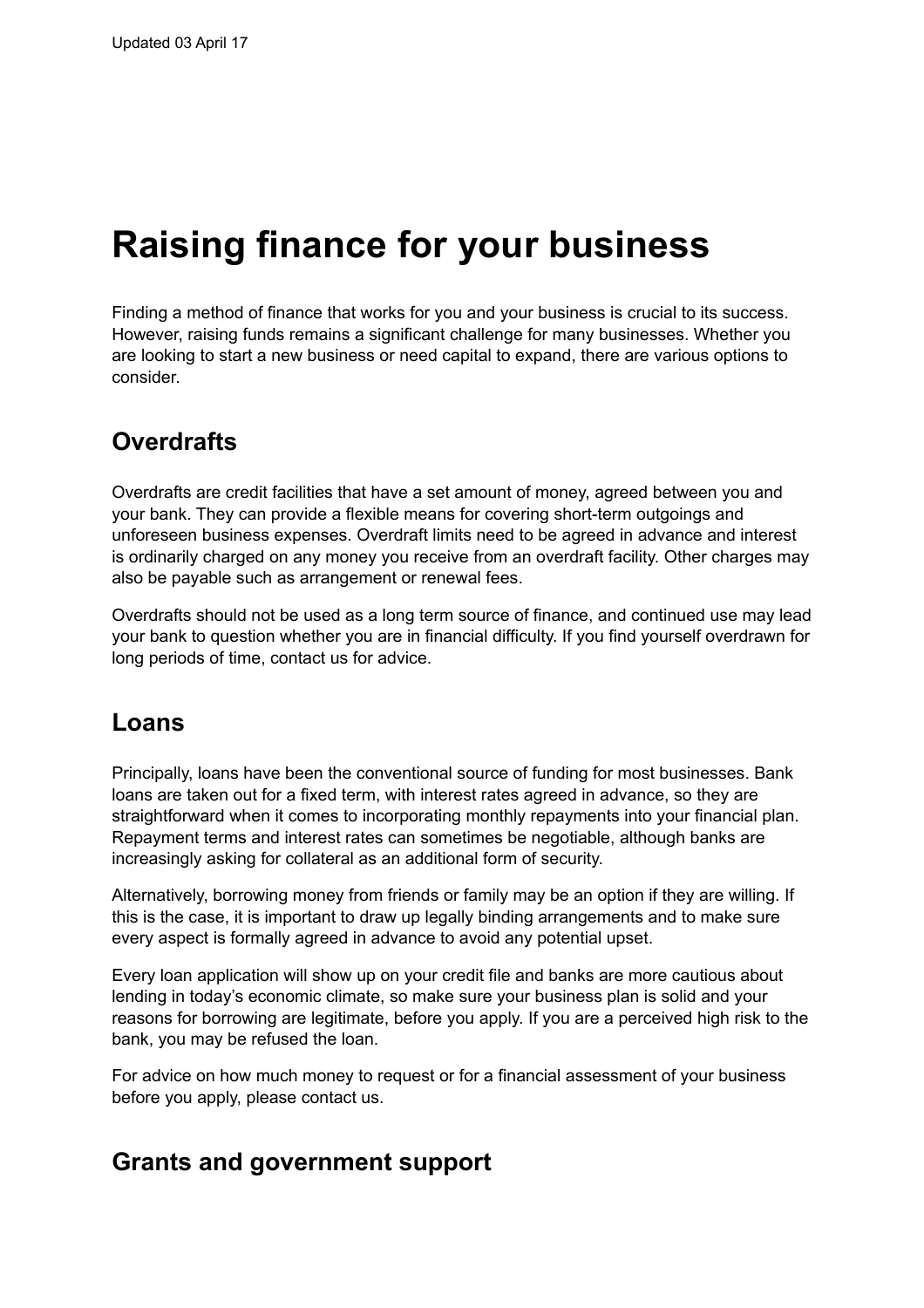You may be able to make use of a grant or other type of support. Grants are usually provided by local councils, the government and charities, and can be an inexpensive form of financing. Grants and similar subsidies are typically non-repayable, but tend to be highly sought-after, resulting in fierce competition for this type of funding.

However, government grants are usually only offered to businesses operating in specific sectors and for specific projects. You may be required to cover part of the cost of your project, or to match the funds granted to you.

Other sources of government funding may prove to be beneficial: the government-owned British Business Bank, for instance. The Bank works with a variety of partners, including other banks, venture capital funds, web-based platforms and leasing companies.

To search for available schemes and grants in your sector visit [www.gov.uk/business](http://www.gov.uk/business-finance-support-finder)[finance-support-finder.](http://www.gov.uk/business-finance-support-finder)

### **Investment**

This option involves selling part of your stake in the business to an interested investor. The investor could be a wealthy individual, a private equity company or a larger company operating in the same sector. As only limited companies can sell shares, sole traders and partnerships are not able to use investment finance as a source of funding.

If you sell part of your business to an investor, any profit (or loss) the business makes will be shared with the investor. Advantages for this type of finance mean you are not charged interest and there are no monthly repayments. Often, new investors also bring varied skills to the table, which could potentially improve your business. However, this type of finance means relinquishing some control and investors often expect to be consulted before any management decisions are made.

## **Debt factoring and invoice discounting**

Factoring involves selling any unpaid invoices to a third party and paying interest and/or a fee on them. The third party will then collect the debt themselves.

Invoice discounting provides a means of borrowing money against any unpaid invoices owed to your company (again, for a fee). As your invoices are paid, the amount you owe the lender decreases.

These forms of finance can often be a good way of releasing cash tied up in unpaid invoices back into your business.

## **Asset finance**